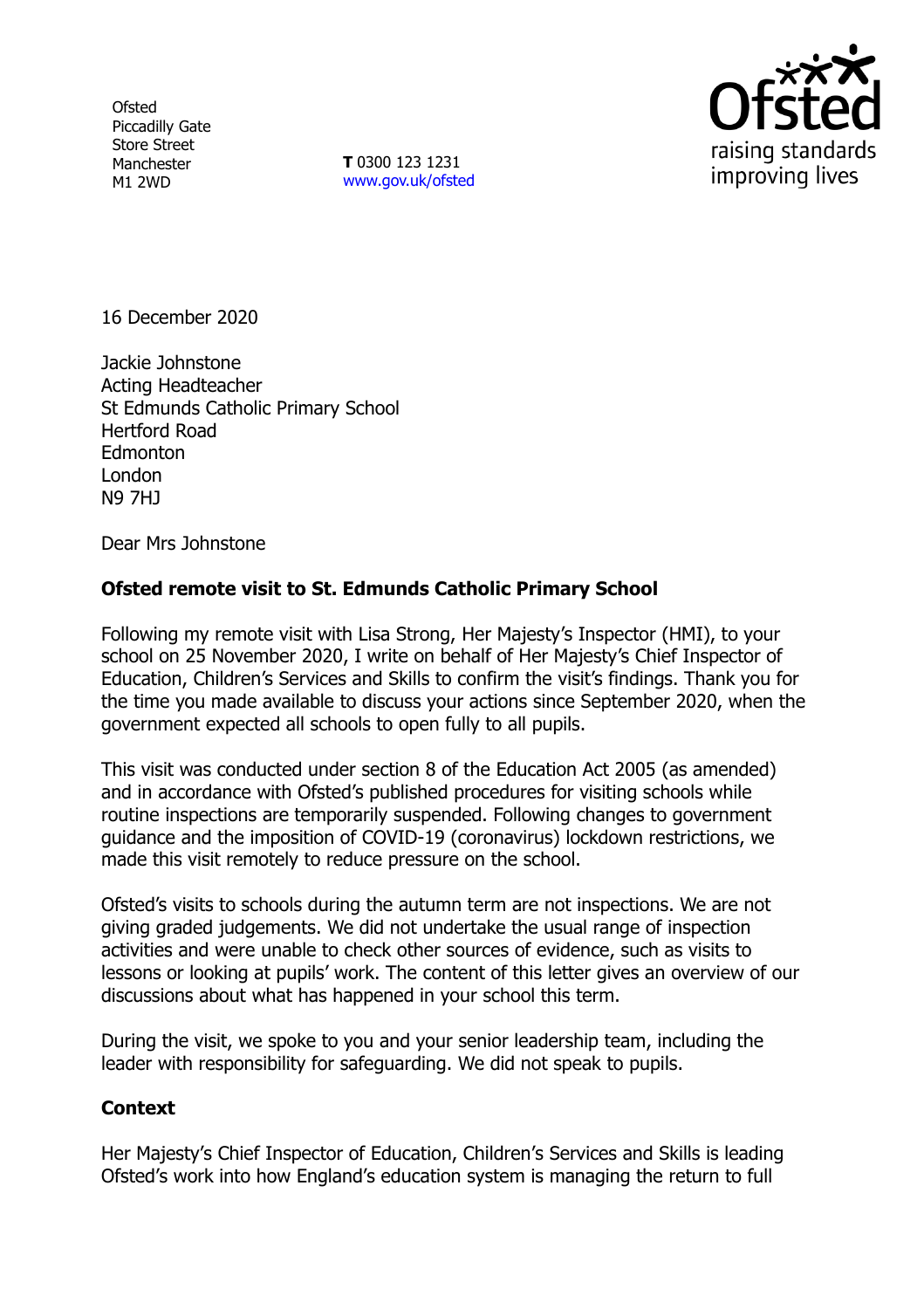

education for pupils, following an extended break in formal schooling due to the COVID-19 pandemic.

In undertaking this focused work, HMI are visiting a broad range of schools. HMI will visit a sample of:

- approximately 1,200 schools across all Ofsted grades (outstanding, good, requires improvement and inadequate)
- maintained schools, academies and free schools, special schools and centres of alternative provision, including those in cities, and coastal, town or rural communities.

The information from this visit will feed into Ofsted's national reporting so that the insights can be shared with the government and the education sector. We did not find any significant concerns during the visit. In such a case, an inspection report would be published on our website and available to parents and carers.

We did not consider your response to COVID-19 during the spring and summer terms 2020, when the school was not open to all pupils.

## **From this visit, inspectors noted that:**

- Approximately one third of pupils have had to work from home at some point since the start of term.
- **Pupils are studying the usual range of curriculum subjects. Your staff have** adapted some curriculum content in practical subjects, such as music, art, computing and physical education, as they are unable to use specialist teaching rooms. Staff are focusing on helping pupils adapt to new routines and reassuring them and their families that school is returning to normal. Leaders plan to resume the full curriculum before the summer 2021.
- Teachers' checks have shown that writing standards are lower than usual. Teachers are reminding pupils of the importance of accurate spelling and grammar, during lessons. In reading, teachers have identified that pupils are struggling with understanding text and have forgotten some previously taught vocabulary. Pupils in Years 1 and 2 have extra phonics sessions aimed at building up their confidence and fluency in reading.
- In mathematics, teachers have identified that pupils are less confident in mathematical operations and place value. Staff have adapted their teaching to include revision of what was missed in the summer term.
- Teachers are making informal checks on what pupils can remember from the wider curriculum. Teachers have adapted their plans, to include knowledge that pupils may have missed alongside the teaching of new learning. They